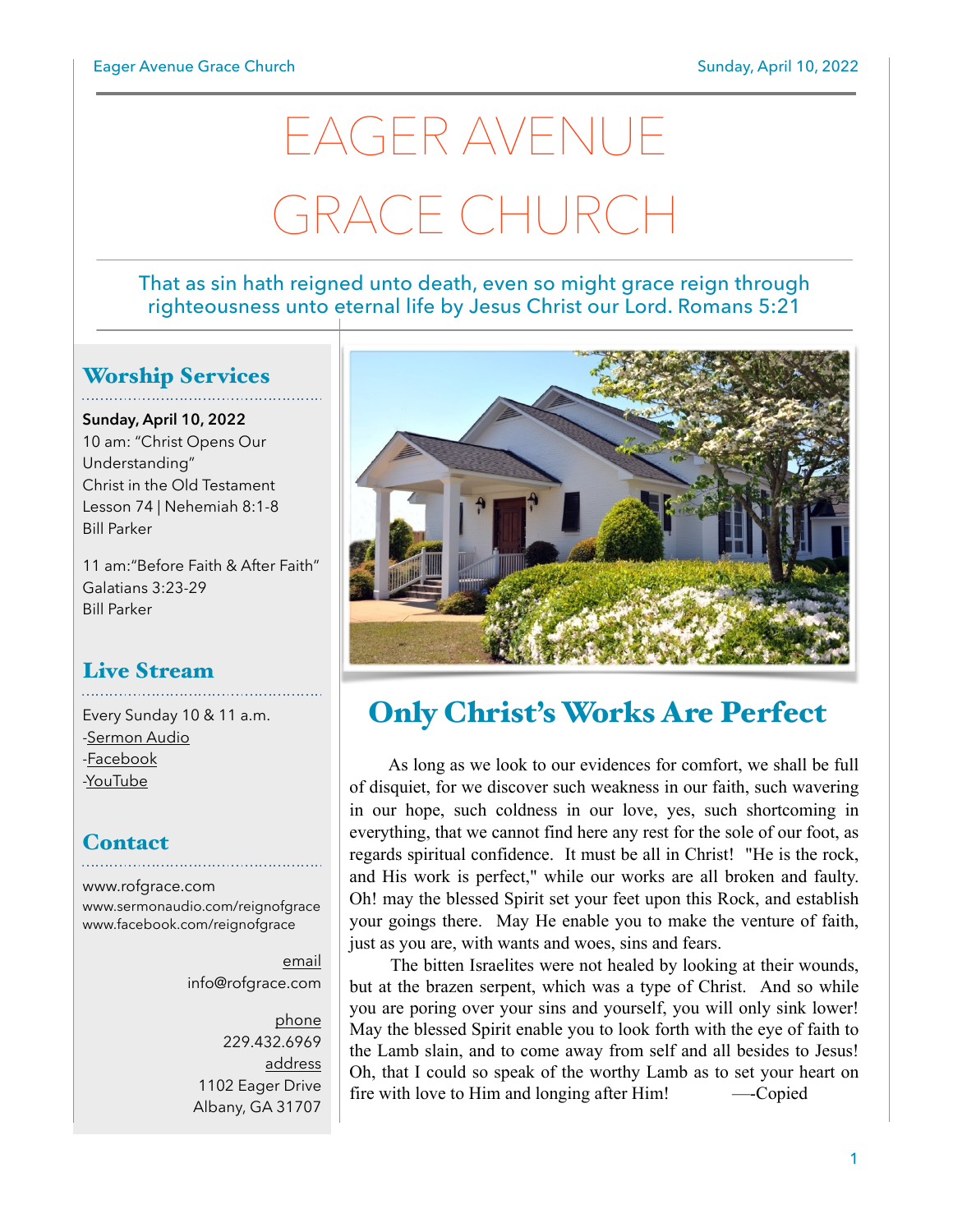## Who Makes the Diference?

Most people seem to think that believing is what makes the difference between saved and lost; that believing is what makes the Gospel true and the death of Christ effectual on their behalf. No. God's sovereign grace does not enable a sinner to do anything to satisfy Him. Rather, it is His special favor and spiritual blessing to His people alone, who see His satisfaction with Christ on their behalf. The transaction is not between the sinner and God, but between the Father and the Son. Christ alone is the difference-maker. —Ron Underwood

## Who Makes Us to Difer?

*"For who maketh thee to differ from another? and what hast thou that thou didst not receive? now if thou didst receive it, why dost thou glory, as if thou hadst not received it?" (1 Cor. 4:7).*

 In salvation, along with all the blessings and benefits thereof, it is God alone, according to His sovereign will and good pleasure Who makes us to differ from those who die and perish in their sins. This is also true in the matter of spiritual gifts of ministry and in every aspect of the life of sinners saved by grace. Whatever differences we have from the non-elect in our salvation, and whatever differences we have with other believers in gifts of ministry, it is God Who makes us to differ. The gift of salvation and the gifts of ministry had nothing to do with who we are, what we do, or what we have naturally. It is all of pure, free, sovereign grace in and by the Lord Jesus Christ and based on Who HE is, what HE has done, and what HE has as God manifest in the flesh Who redeemed from our sins by His blood. What does this mean to us? It means we have absolutely nothing in ourselves for which to glory (boast) as if we had not received it from God as a free gift of His grace in Christ. Whatever blessing or benefit we enjoy, we must always know that we have done nothing, and can do nothing, to earn it, and we have done nothing, and can do nothing, to deserve it. It is all of God in Christ. And so we must live our lives in the light and testimony of this confession – *"That, according as it is written, He that glorieth, let him glory in the Lord" (1 Cor. 1:31)*; and *"But God forbid that I should glory, save in the cross of our Lord Jesus Christ,*  by whom the world is crucified unto me, and I unto the world" (Gal. 6:14). ---Pastor Bill Parker

 The Gospel or New Covenant is a published or declared discharge of all the Elect; the sum of which is, that God hath transacted all their sins upon Jesus Christ, and that Christ by that offering of His hath made a full and perfect atonement for them; whereby the whole spiritual Israel are really made clean from all their sins in the sight of God; as of old, carnal Israel were typically clean, upon the atonement made by the high priest (Lev.16:30). Now though they cannot plead it before they believe; yet is it a real discharge, because it frees them from condemnation; as a pardon granted by a prince, is a legal discharge, though the malefactor doth not know of it. —William Eyre, "Justification without Conditions" (1654)

## If I Were Dependent Upon My Performance

 If my salvation were dependent, to any degree, upon my performance of good works, it stands to reason that any performance of bad works, even after conversion, would result in the loss of salvation. But if and since God took me into the fold of salvation when I was a worthless sinner, I am confident He will keep me saved, even though I continue to be a worthless sinner. "I'm only a sinner, saved by grace!" —Pastor Jim Byrd